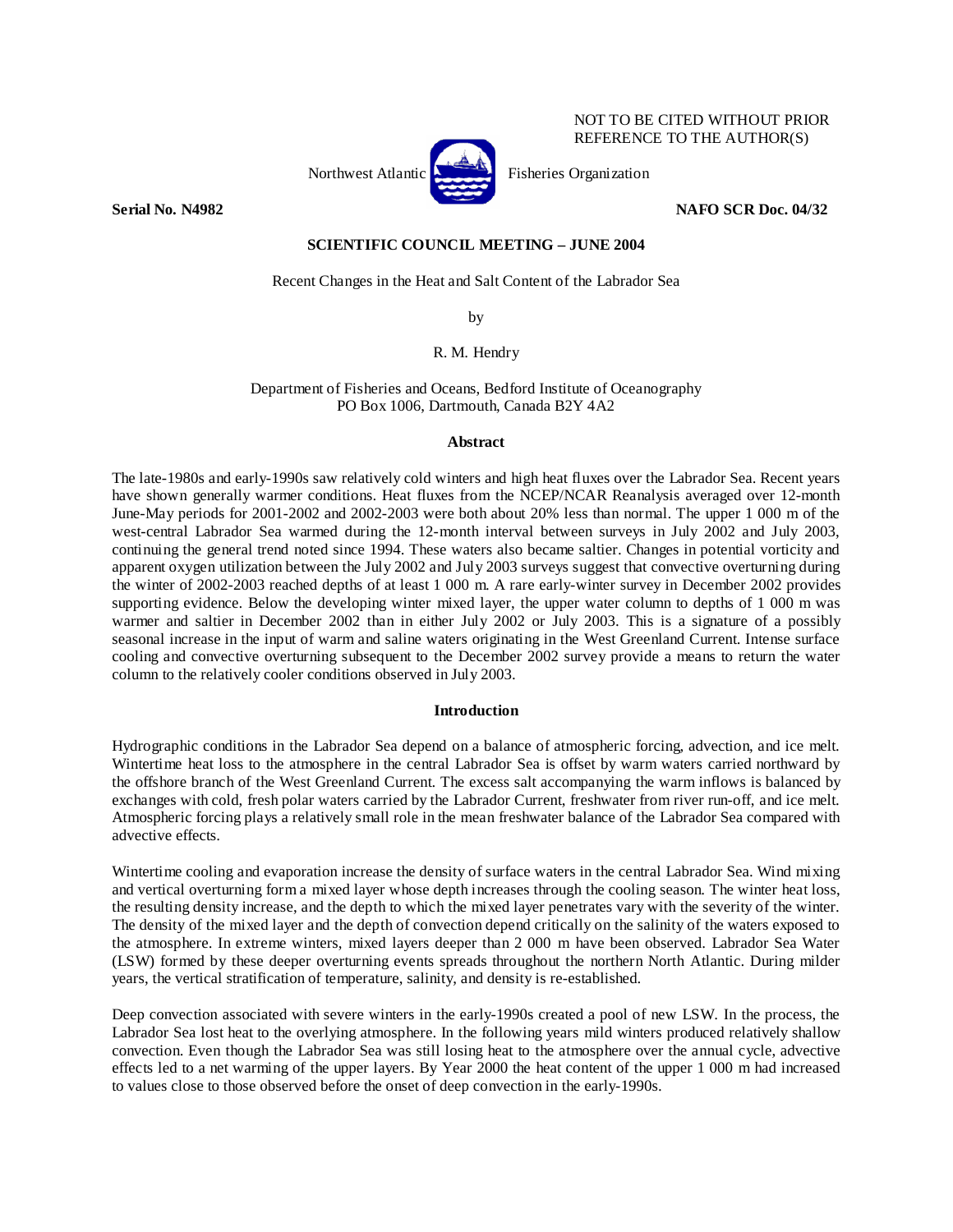During the restratification phase from 1995 to 2000, intermediate-depth layers that were removed from direct contact with the atmosphere become notably warmer and saltier. Remnants of the earlier deep convection were replaced with warmer and saltier waters of the same density. The replacement waters had properties similar to Irminger Water found along the continental slope southwest of Greenland.

Recent winters have continued mild. The hydrographic conditions in the Labrador Sea have been relatively stable over the past three years, with a continued slow rise in temperature and salinity of the upper waters (0-2 000 m) of the west-central Labrador Sea. There is evidence of enhanced convective renewal at intermediate depths in the westcentral Labrador Sea during the past two winters. This has resulted in a noticeable accumulation of a warm and saline pool of Labrador Sea Water near 1 000 m depths with potential temperature near  $3.2^{\circ}$ C, salinity near 34.83, and potential density anomaly near  $27.73 \text{ kg/m}^3$ .

## **The AR7W Section**

Ocean Sciences Division, Department of Fisheries and Oceans, Maritimes Region has monitored hydrographic properties on the AR7W line across the Labrador Sea in the early summer of each year since 1990. The 2003 AR7W survey took place during 23-29 July 2003 under the scientific direction of Allyn Clarke. Figure 1 shows a map of the Labrador Sea with AR7W station positions occupied during the July 2003 survey. The 2003 results will be compared in some detail to results from the Spring 2002 AR7W survey on CCGS Hudson Cruise 2002-032 during 2-8 July 2002, also under the scientific direction of Allyn Clarke. A rare early winter occupation of the AR7W section was obtained on CCGS Hudson Cruise 2002-075 during 1-9 December 2002 under the scientific direction of Erica Head. The December 2002 survey was principally devoted to biological studies and the hydrographic program was reduced compared to the summer surveys. Selected stations near the Labrador and Greenland ends of the line were not occupied and measurements were restricted to the upper part of the water column at every other station in waters deeper than about 3 000 m.

### **Atmospheric Forcing**

On an annual average, the Labrador Sea loses heat to the overlying atmosphere. Monthly-averaged air-sea flux fields produced by the co-operative Reanalysis Project (Kistler *et al*., 2001) of the U.S. National Centers for Environmental Prediction (NCEP) and National Center for Atmospheric Research (NCAR) were used to quantify these heat exchanges.

Figure 2 shows a time series of anomalies of December-January-February (DJF) average sea-air heat flux near the Bravo mooring site in the west-central Labrador Sea at 56.2°N, 52.5°W for the 55-year period December 1948 to February 2003. The wintertime heat flux anomalies are autocorrelated on decadal time scales. Each of the past three winters has yielded lower-then-normal sea–air heat fluxes. The mean DJF heat loss for the 2002-2003 winter was 90 W/m<sup>2</sup> less than the normal 300 W/m<sup>2</sup>, a reduction of about 30%.

### **Results and Discussion**

Property distributions in 2003 are illustrated by contoured gridded sections of potential temperature, salinity, and potential density anomaly in Fig. 3(a)-3(c). Along-section distance in kilometres increasing from southwest (Labrador) to northeast (Greenland) is used as the horizontal coordinate.

Notable in the upper levels of Fig. 3(a) (potential temperature) are cold waters (<2°C) over the Labrador Shelf. Similarly cold waters in the upper few hundred metres over the outer edge of the West Greenland shelf are associated with the inshore branch of the northward-flowing West Greenland Current. Warmer waters (>4°C) in the upper 500 m of the water column over the West Greenland slope are associated with the offshore branch of the West Greenland Current.

Figure 3(a) shows a seasonal thermocline with a maximum surface temperature of just over 10°C. In the central Labrador Sea at depths between 600 m and 1 200 m below the seasonal thermocline, reduced vertical temperature gradients mark recently-formed LSW with potential temperature less than 3.2°C. The LSW layer extends over much of the section, but its thickness is less on the Greenland half of the section than on the Labrador half. Waters in the upper 500 m on the Greenland side are notably warmer than on the Labrador side, showing a greater influenced of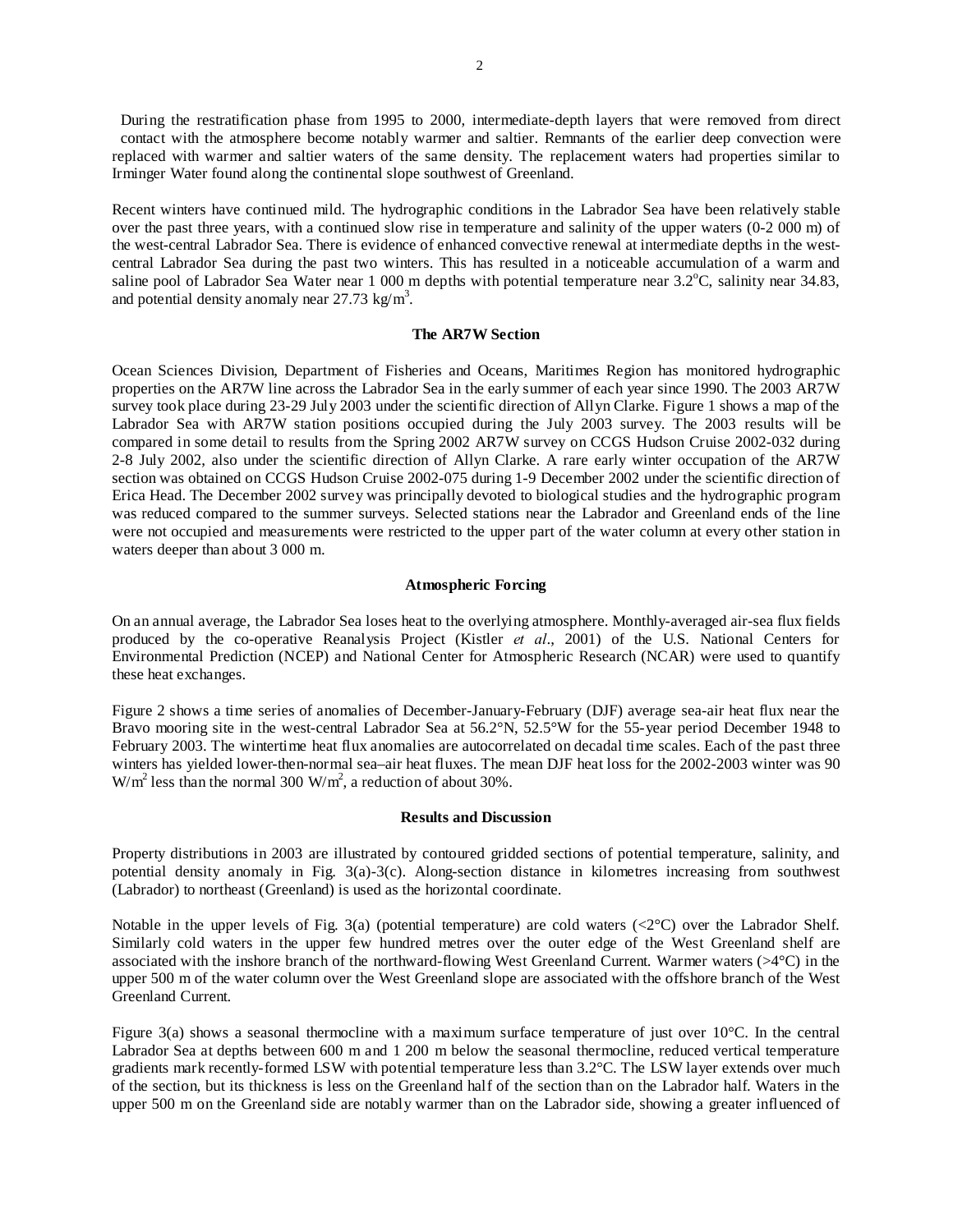the warm Irminger Waters. The deeper Irminger Water influence centred near 1 500 m below the LSW creates a layer with potential temperature greater than 3.3°C. An energetic eddy near 800 km is resolved by a single station.

In the salinity section in Fig. 3(b), waters in the upper 500 m on the Greenland half of the section are notably saltier than waters in the same depth range on the Labrador half, again showing the Irminger Water influence. Patches of relatively fresh water near 2 000 m depth are remnants of the extraordinarily deep convection of the early-1990s.

The potential density anomaly section in Fig. 3(c) shows reduced vertical gradients in the recently-formed LSW near 1 000 m depths.

The shallower of the pair of dashed lines near 1 000 m depth in Fig. 3(a)-3(c) traces a relative minimum in the vertical of potential temperature (<3.2°C) in the recently-formed LSW. Waters shallower than this layer have been warmed by seasonal surface heating and lateral advection. It is not immediately clear if the relative minimum in potential temperature observed in July 2003 comes from convection during the previous winter, is a cumulative effect of convection during several recent winters, or is a remnant of convection during an earlier winter that was more severe than the most recent winter. This point is discussed below.

The deeper of the pair of dashed lines near 1 500 m depth in Fig. 3(a)-3(c) traces a relative maximum in the vertical of potential temperature (generally >3.3°C) marking the core of the intermediate-depth warm, saline layer.

## *Changes from Spring 2002 to Spring 2003*

Properties observed in July 2003 can be compared to results from the July 2002 and December 2002 Labrador Sea campaigns. A question of particular interest is the extent of vertical convection during the winter of 2002-2003.

Contoured gridded sections of apparent oxygen utilisation (AOU) for the July 2002 and July 2003 surveys are shown in Fig. 4(a)-4(b). Comprehensive oxygen measurements were not made during the December 2002 survey. AOU is defined as the difference between the saturation value of dissolved oxygen concentration at the measured temperature and salinity and the measured dissolved oxygen concentration. It is related to the time elapsed since the water was in contact with the atmosphere, since biological processes tend to reduce oxygen concentration with time. AOU values increase from less than 0.5 mL/L within the seasonal thermocline to values greater than 1 mL/L near 3 000 m depths. The deep convection of the early-1990's shows up as a patchy and relative minimum in AOU near 2 000 m depth with values less than 0.9 mL/L. The July 2003 survey shows AOU values less than 0.6 mL/L dow n to 1 000 m depths near the 400 km distance mark. The July 2002 survey tends to show higher values in this depth and distance range. This suggests that the upper 1 000 m depth range may have been reoxygenated by convection during the 2002-2003 winter. The comparison is complicated because no bottle oxygen samples were available for one of the 2002 stations in this distance range.

Figure 5 shows average AOU profiles for the July 2002 and July 2003 surveys in the upper 2 000 m for stations in the 320-520 km distance range. Selected standard deviations are also shown. This particular distance range is selected to represent the area in the deep west-central Labrador Sea where deep convection has been observed to occur. It excludes the Greenland half of the section where the influence of the warm and saline Irminger Water is greatest. There is a relative maximum in AOU near 1 500 m depth in the warm, saline layer influenced by Irminger Waters. AOU values between 500 m and the deep relative maximum from the July 2003 survey are notably lower than seen in July 2002.

Contoured gridded sections of potential vorticity in the upper 2000 m for the three surveys are shown in Fig. 6(a)- 6(c). Potential vorticity is defined as

$$
PV = -\frac{f}{\rho} \frac{\partial \rho}{\partial z}
$$

where *ρ* is potential density, f the Coriolis parameter, and *z* the vertical coordinate. Potential vorticity is conserved in the absence of direct forcing. Thus potential vorticity provides the equivalent of a scalar tracer. The low potential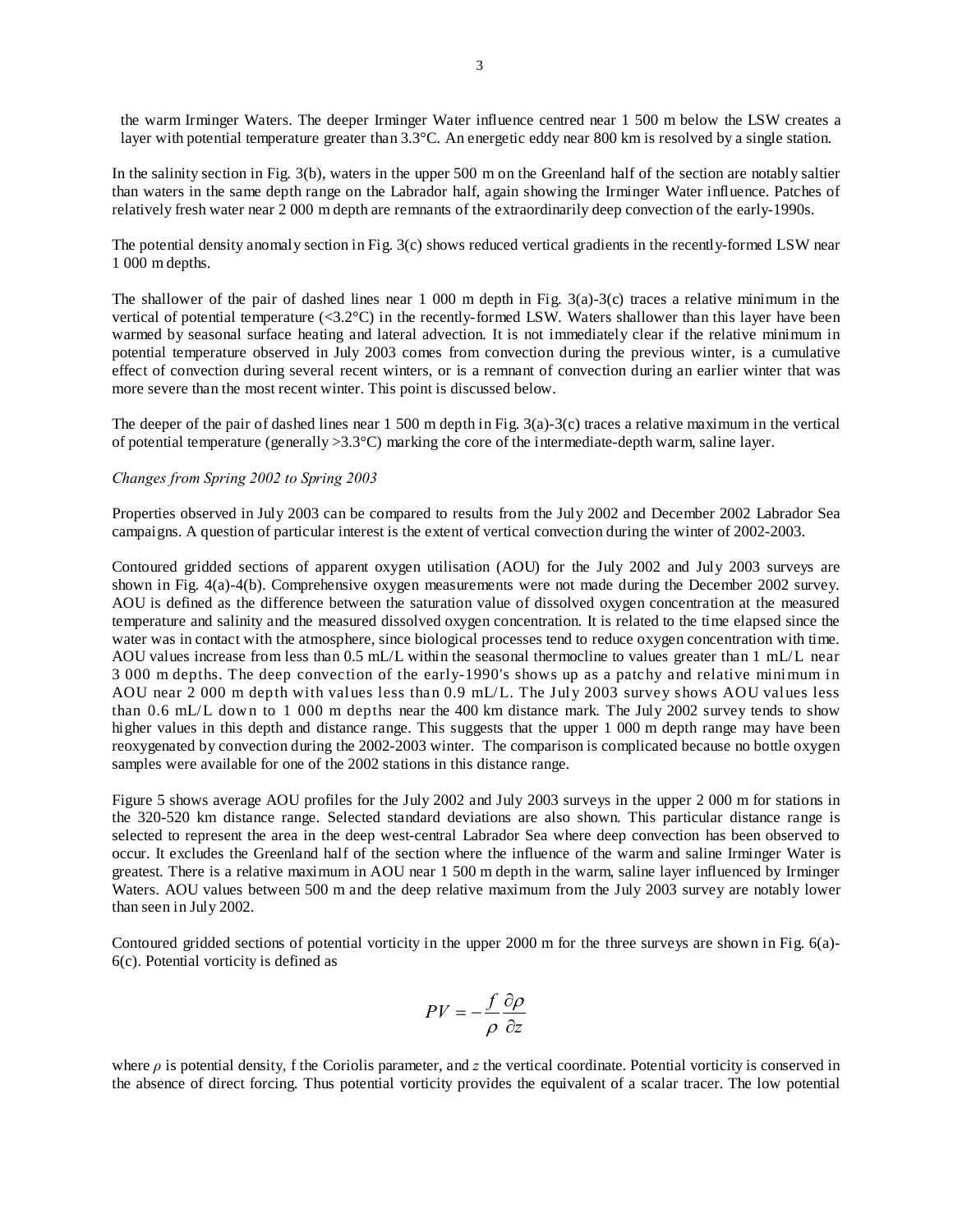vorticity of winter mixed layers in the Labrador Sea has been used to trace LSW over large areas of the North Atlantic (Talley and McCartney, 1982).

### *Recent conditions in the context of the past 15 years*

To place the last few years in a longer-term context, time-series plots of pressure on selected potential density anomaly surfaces from average profiles in the 320-520 km distance range for each of the fourteen early summer AR7W cruises during the 1990-2003 period plotted as a function of the median station time are shown in Fig. 8. This provides an update of Fig. 4 in Lazier *et al.* (2002). The deep convection of the early-1990s is reflected in the 1993-1994 maximum in the separation of the 27.77 and 27.79 kg/m<sup>3</sup> potential density anomaly surfaces. The volume of water in this potential density range decreased steadily from 1994 to 2000. Since 2000, changes in the separation of these isopycnals have been small. At the same time, there has been an increase in the separation of isopycnals in the 27.72-27.75 kg/m<sup>3</sup> potential density anomaly range, especially during the past two years. The pressures corresponding to the minimum potential temperature in the  $27.72$ - $27.75$  kg/m<sup>3</sup> layer for each survey are noted in Fig. 7. The depth of the relative minimum potential temperature shows an increasing trend in recent years. The property values at the relative minimum in potential temperature for 2001-2003 were similar: potential temperature near 3.2°C, salinity near 34.83, and potential density anomaly near 27.73 kg/m<sup>3</sup>. This suggests a strengthening cycle of intermediate-depth convective renewal in the west-central Labrador Sea during recent years.

### **Acknowledgments**

The AR7W data set owes its existence to the sustained efforts of many individuals at the Bedford Institute of Oceanography. Dr. R. A. Clarke in particular has provided scientific leadership for this program over many years.

The data from the NCEP Reanalysis were provided by the NOAA-CIRES Climate Diagnostics Center, Boulder, Colorado, USA, from their Web site at http://www.cdc.noaa.gov/.

#### **References**

- Kistler, R., E. Kalnay, W. Collins, S. Saha, G.White, J. Woollen, M. Chelliah, W. Ebisuzaki, M. Kanamitsu, V. Kousky, H. van den Dool, R. Jenne, and M. Fiorino. 2001. The NCEP-NCAR 50-Year Reanalysis: Monthly Means CD-ROM and Documentation. *Bulletin of the American Meteorological Society*, 82, 247-268.
- Lazier, J., R. Hendry, A. Clarke, I. Yashayaev. and P. Rhines. 2002. Convection and restratification in the Labrador Sea, 1990-2000. *Deep-Sea Research*, 49, 1819-1835.
- Talley, L. D. and M. S. McCarthy. 1982. Distribution and circulation of Labrador Sea Water. *Journal of Physical Oceanography*, 12, 1189-1205.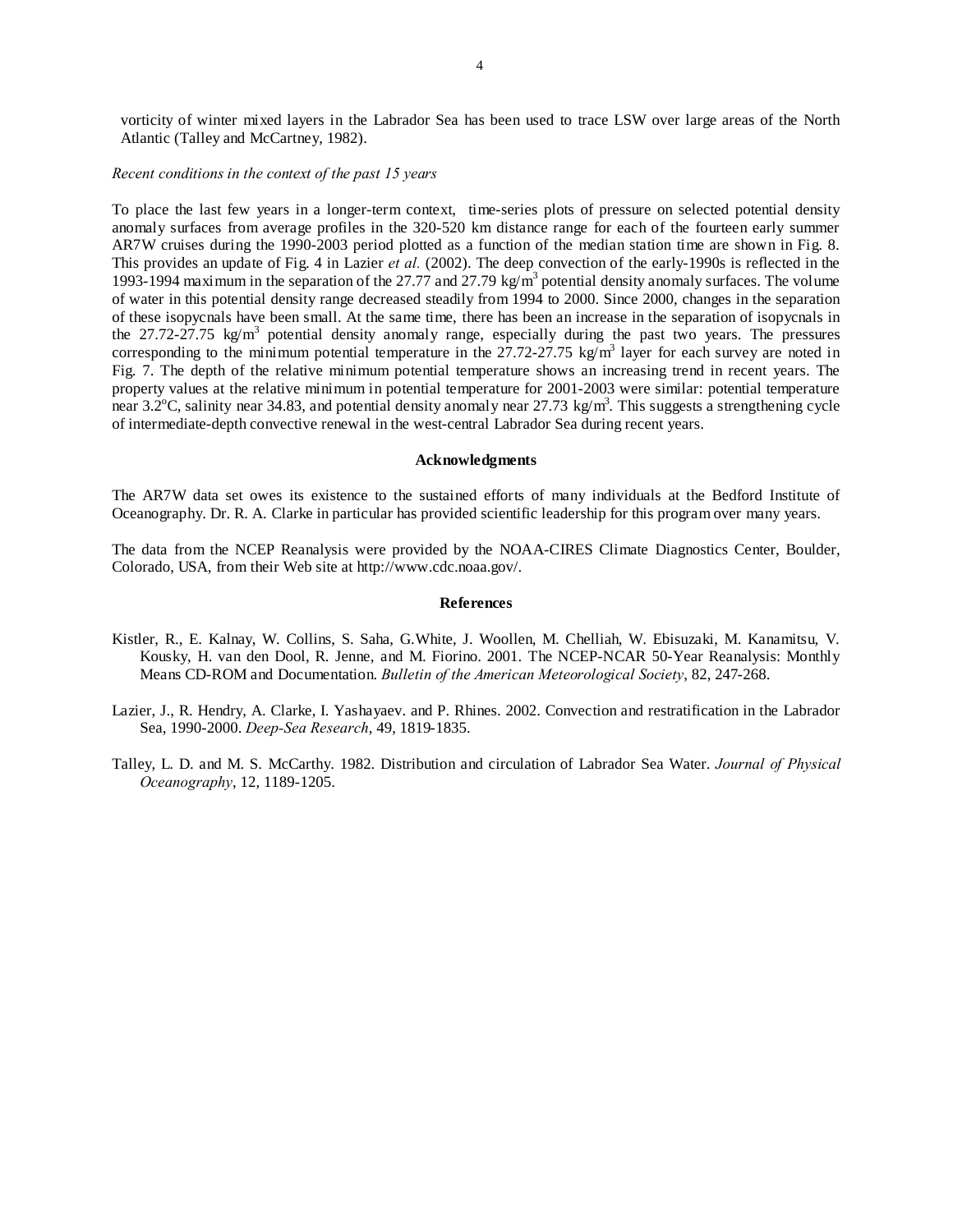

Fig. 1. Positions of the July 2003 AR7W stations (filled red circles) superimposed on a schematic circulation of the Labrador Sea.



Fig. 2. NCEP DJF heat fluxes in the west-central Labrador Sea.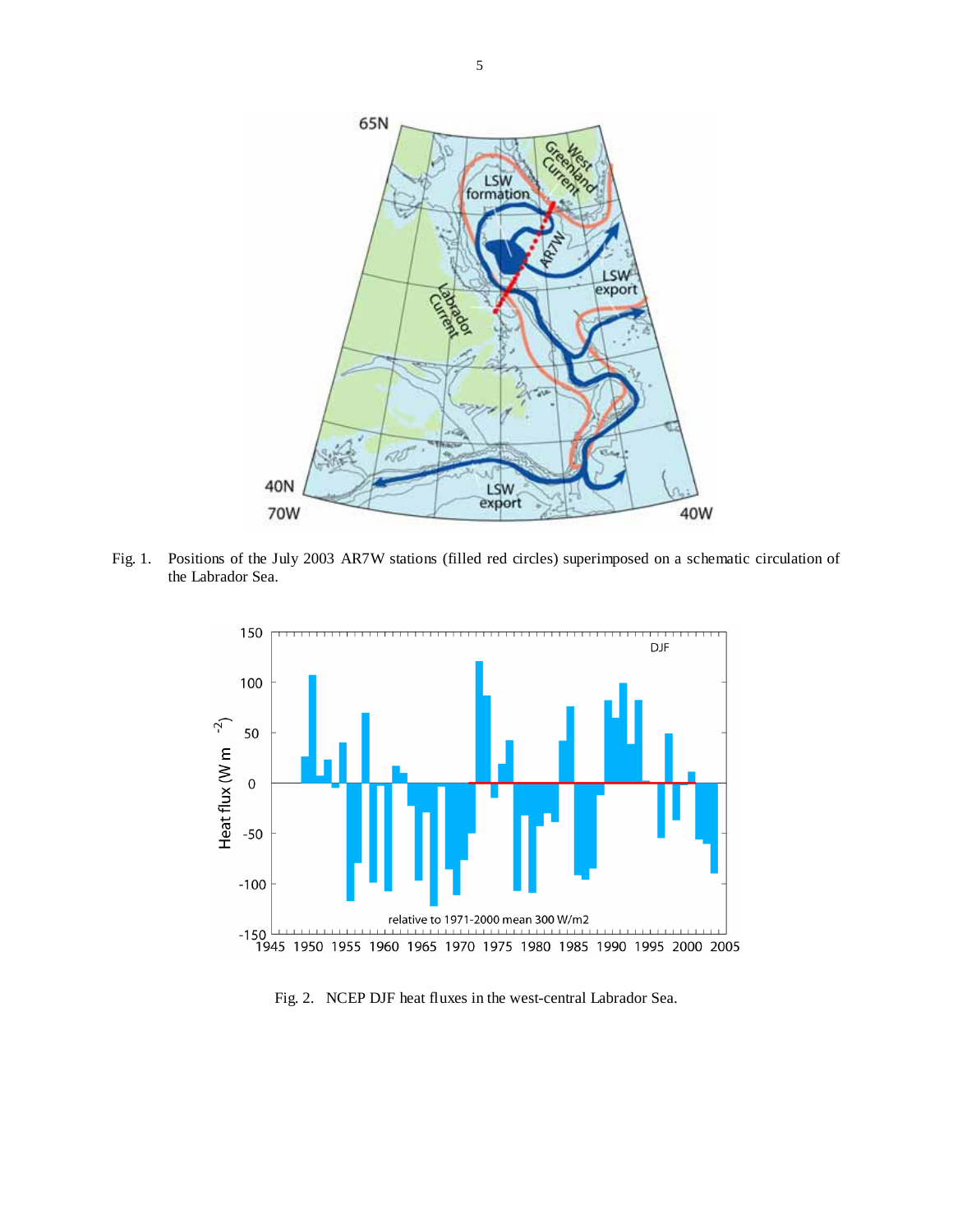



Fig. 3(a). July 2003 potential temperature  $({}^{\circ}C)$  section.

Fig. 3(b). July 2003 salinity section.



Fig. 3(c). July 2003 potential density anomaly (kg/m<sup>3</sup>) section.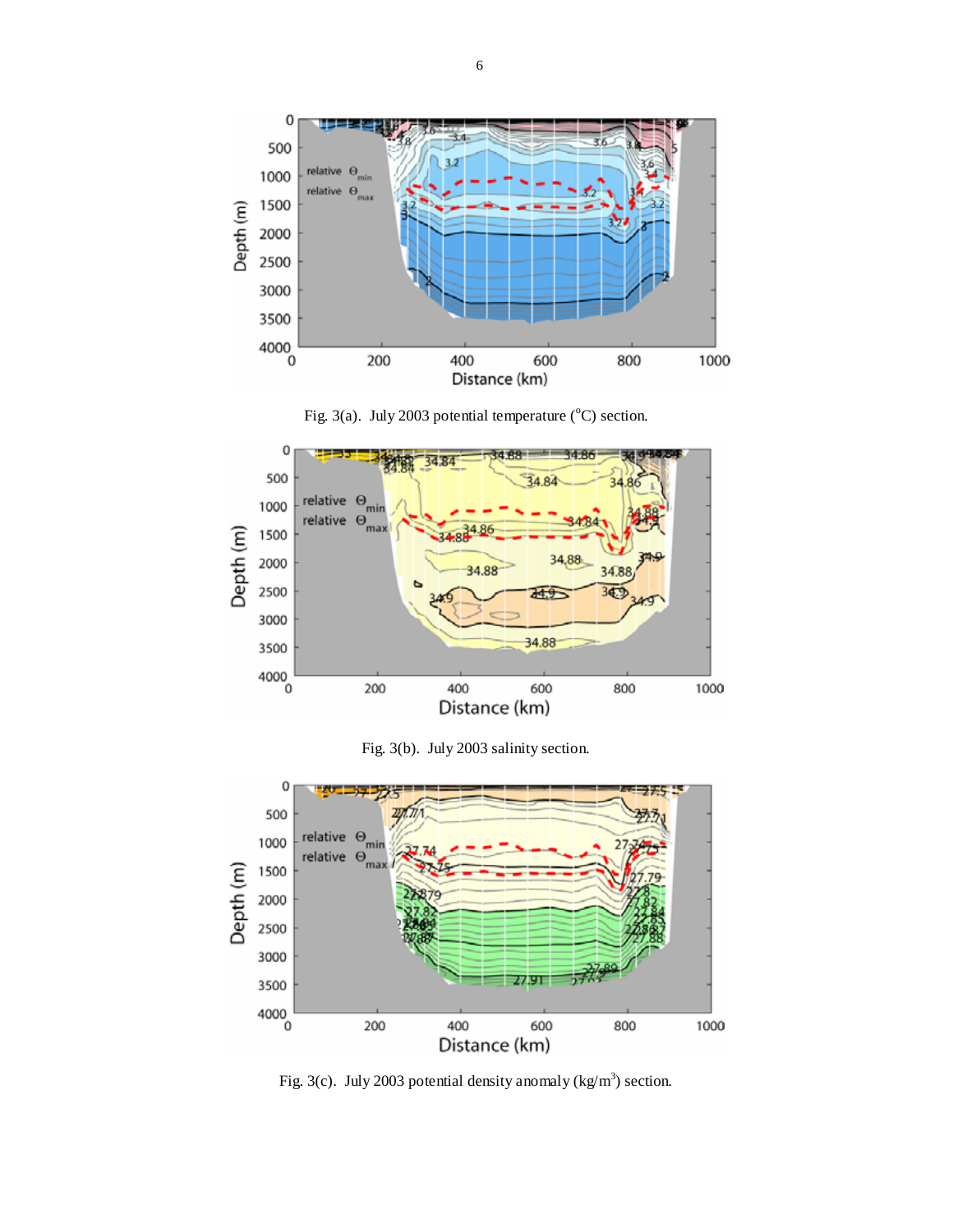

Fig. 4(a). July 2002 apparent oxygen utilization (mL/L) section.



Fig. 4(b). July 2003 apparent oxygen utilization (mL/L) section.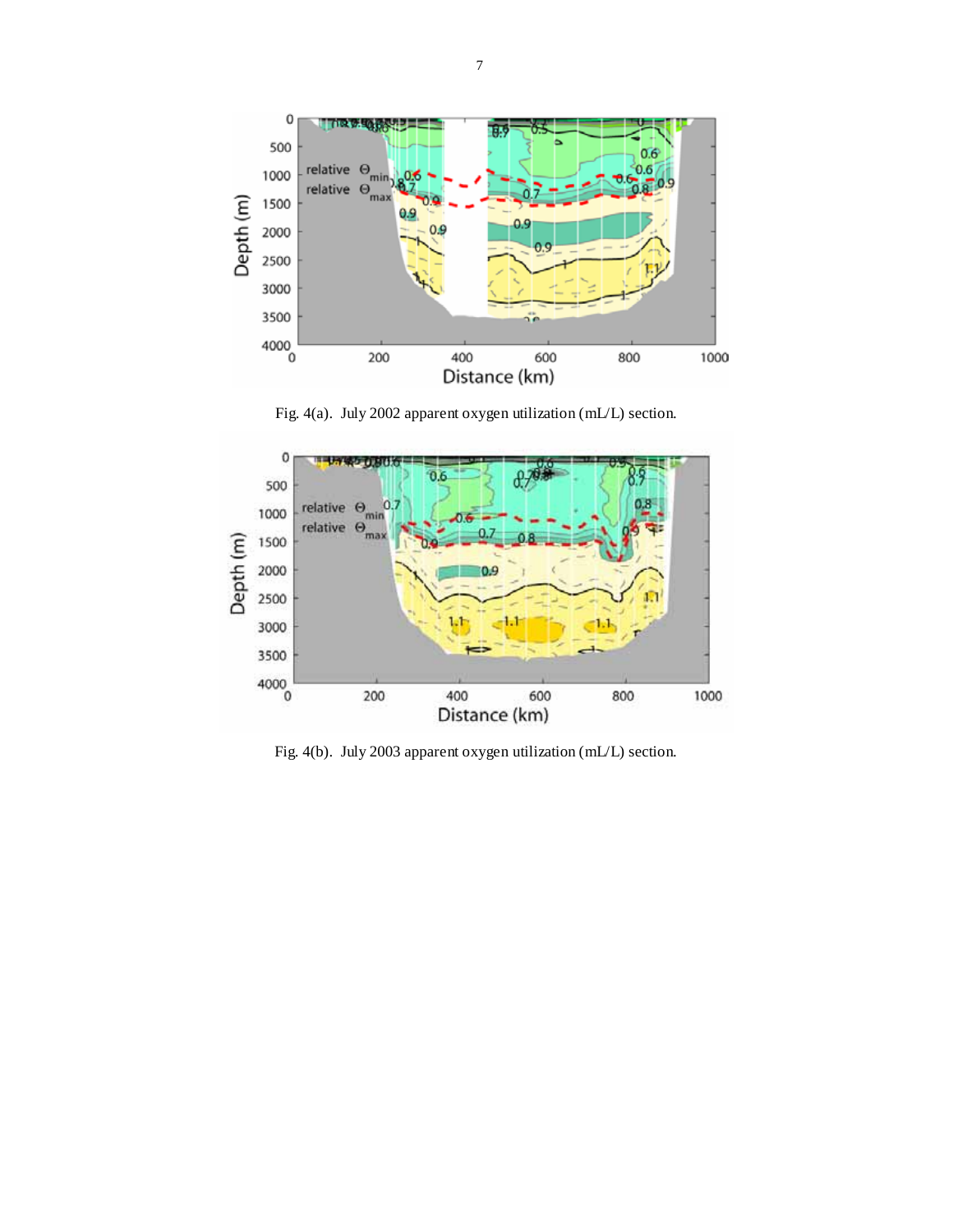

Fig. 5. Average profiles of apparent oxygen utilization in the upper 2 000 m for the four stations in the 320-520 km distance range for the July 2002 and July 2003 AR7W surveys. Selected standard deviations are also shown.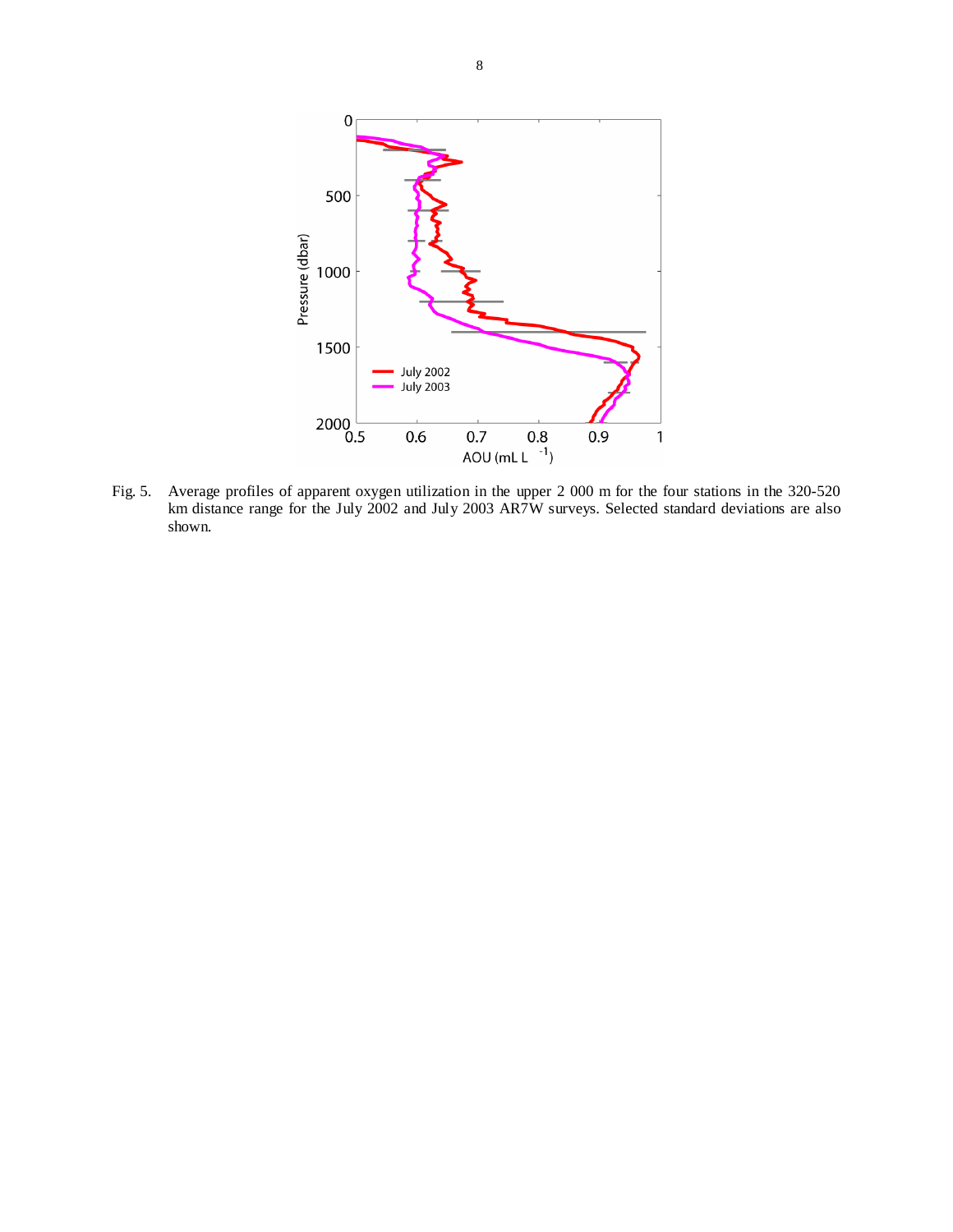

Fig. 6(a). July 2002 potential vorticity  $(10^{10} \text{ m}^{-1} \text{s}^{-1})$ .



Fig. 6(b). December 2002 potential vorticity  $(10^{10} \text{ m}^3 \text{s}^{-1})$ .



Fig. 6(c). July 2003 potential vorticity  $(10^{10} \text{ m}^{-1} \text{s}^{-1})$ .